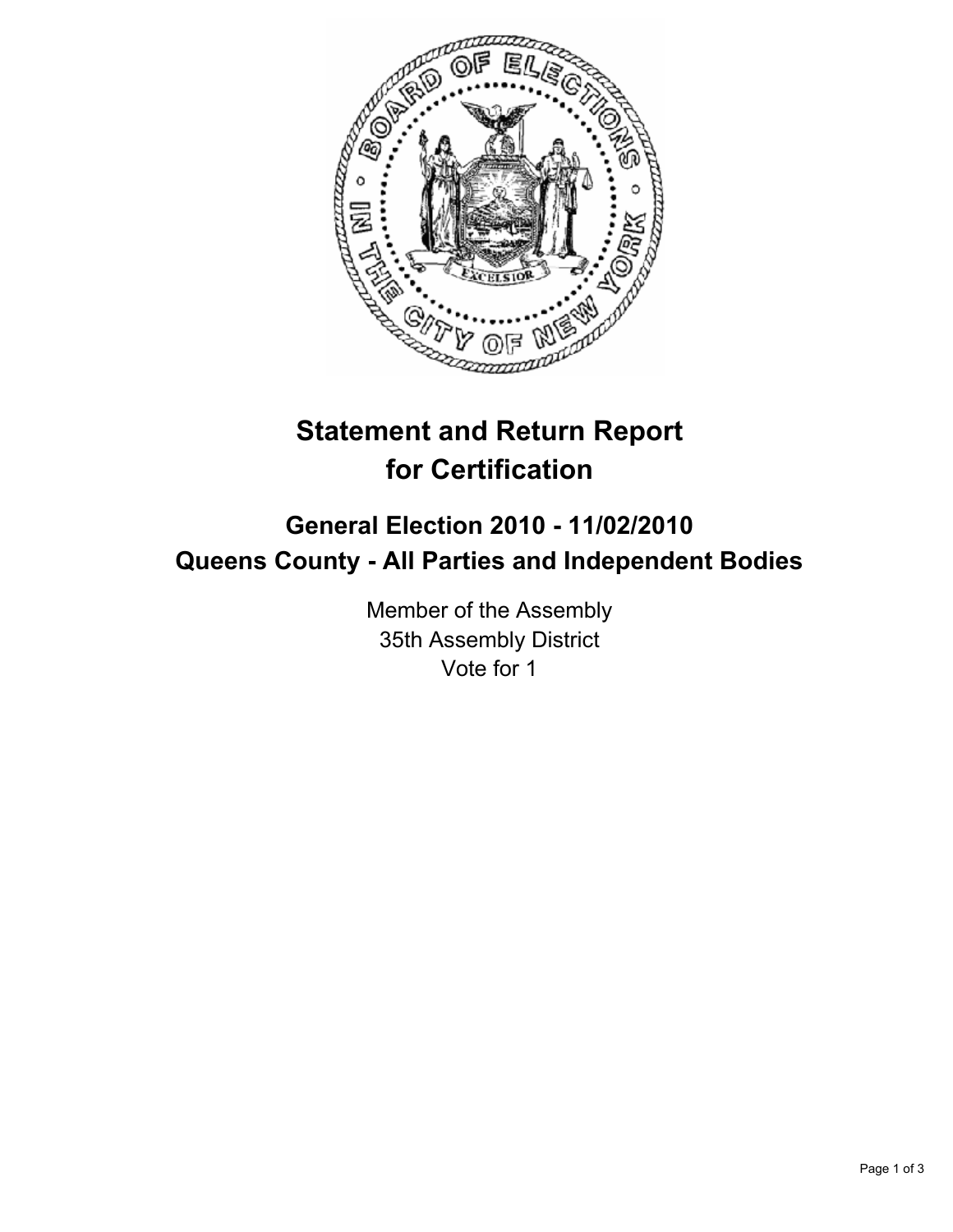

## **Assembly District 35**

| <b>PUBLIC COUNTER</b>               | 13,357 |
|-------------------------------------|--------|
| <b>EMERGENCY</b>                    | 45     |
| ABSENTEE/MILITARY                   | 292    |
| <b>AFFIDAVIT</b>                    | 163    |
| <b>Total Ballots</b>                | 13,932 |
| JEFFRION L AUBRY (DEMOCRATIC)       | 10,143 |
| JEFFRION L AUBRY (WORKING FAMILIES) | 654    |
| ALICIA SUGGS (WRITE-IN)             | 1      |
| ANTHONY MIRANDA (WRITE-IN)          | 1      |
| BARBARA JACKSON (WRITE-IN)          | 1      |
| CARLOS SUAVEZ (WRITE-IN)            | 1      |
| FRANCISCO MOYA (WRITE-IN)           | 1      |
| HUMBERTO SUAREZ MOTO (WRITE-IN)     | 1      |
| JANELE MEYER SPENCER (WRITE-IN)     | 1      |
| MICKEY MOUSE (WRITE-IN)             | 1      |
| MIRANDA ANTHONY MIRANDA (WRITE-IN)  | 1      |
| NO NAME (WRITE-IN)                  | 11     |
| PET ROCK (WRITE-IN)                 | 1      |
| <b>Total Votes</b>                  | 10,818 |
| Unrecorded                          | 3,114  |